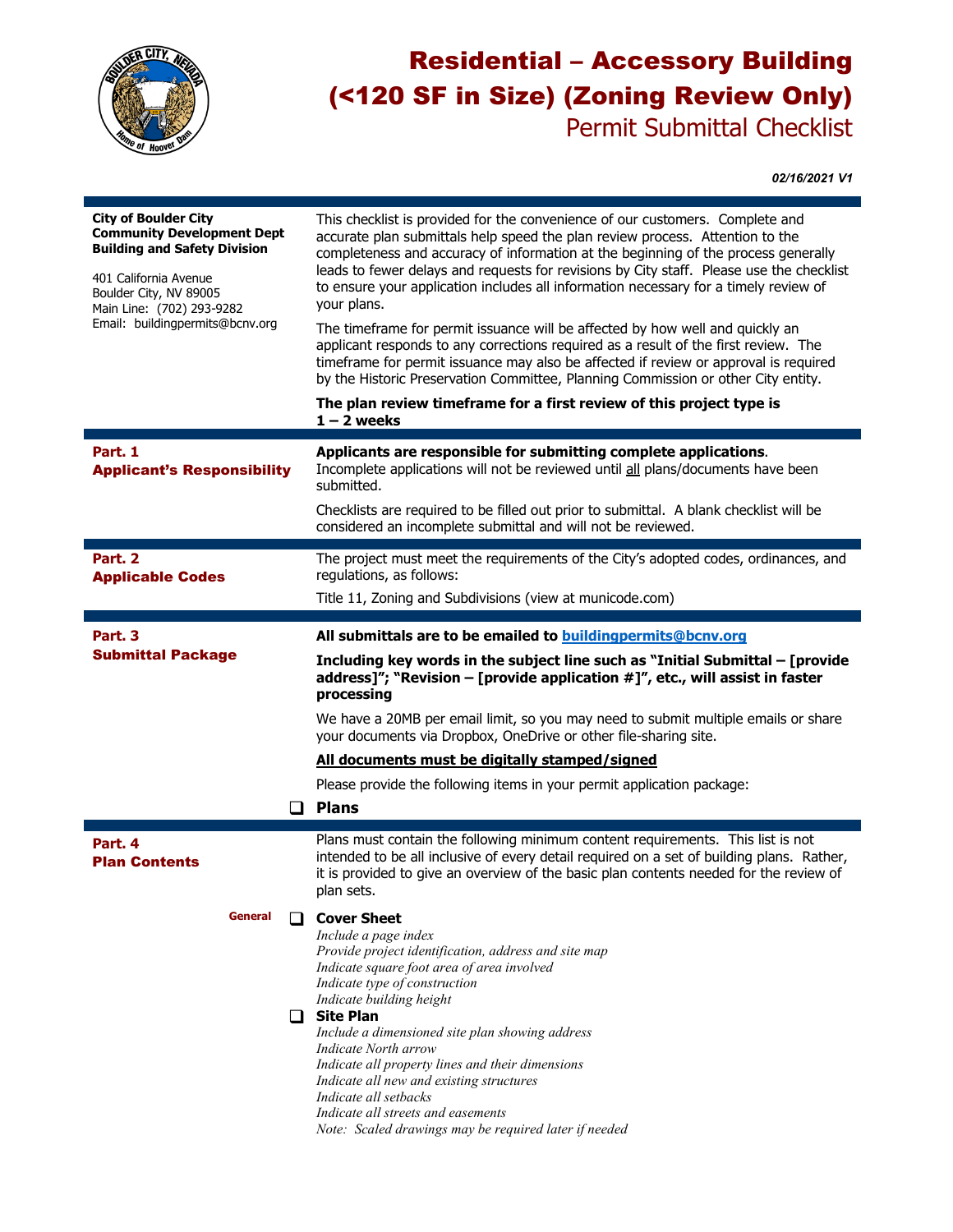| Part. 5                                                           |                                                                                                                                                                                                                                                                                                                                                                                                                                                                                                                                                                                                                                                                                                             |
|-------------------------------------------------------------------|-------------------------------------------------------------------------------------------------------------------------------------------------------------------------------------------------------------------------------------------------------------------------------------------------------------------------------------------------------------------------------------------------------------------------------------------------------------------------------------------------------------------------------------------------------------------------------------------------------------------------------------------------------------------------------------------------------------|
| <b>Other Information</b><br><b>Boulder City Historic District</b> | The historic district map and address registry can be found on the city website (bcnv.org),<br>Community Development Department, Historic Preservation / Documents. Depending on the<br>work proposed, delay of a permit may be required for review by the Historic Preservation                                                                                                                                                                                                                                                                                                                                                                                                                            |
|                                                                   | Committee. Reference Title 11, Chapter 27 of the City Code and any adopted guidelines for<br>the property (also found on the webpage noted herein).                                                                                                                                                                                                                                                                                                                                                                                                                                                                                                                                                         |
| <b>HOA Approval</b>                                               | <b>Not required for a permit, unless per exception herein.</b> As a general rule, the City of Boulder<br>City does not enforce private $CC\&R$ 's associated with Homeowners Associations (HOA's).<br>However, applicants are advised to seek approval of any applicable HOA in advance of<br>submitting plans to the City. <b>EXCEPTION:</b> Any construction on land or airspace owned by<br>the HOA requires submission of approval from the HOA                                                                                                                                                                                                                                                         |
| <b>Setbacks from Streets</b>                                      | Property lines are not necessarily located at the back of sidewalk or street curb; in most older<br>neighborhoods, the property line along a street is located up to several feet behind the<br>sidewalk or street curb. Although required setbacks are measured to property lines, plans<br>must also depict and label all abutting streets and sidewalks. For setbacks to property lines<br>along streets, plans must also show the distance measured to the back of sidewalk or curb<br>(actual distance to property line will be calculated by staff). In some cases a survey may be<br>required to verify setbacks are met and to determine structures will not encroach into the right-<br>$of$ -way. |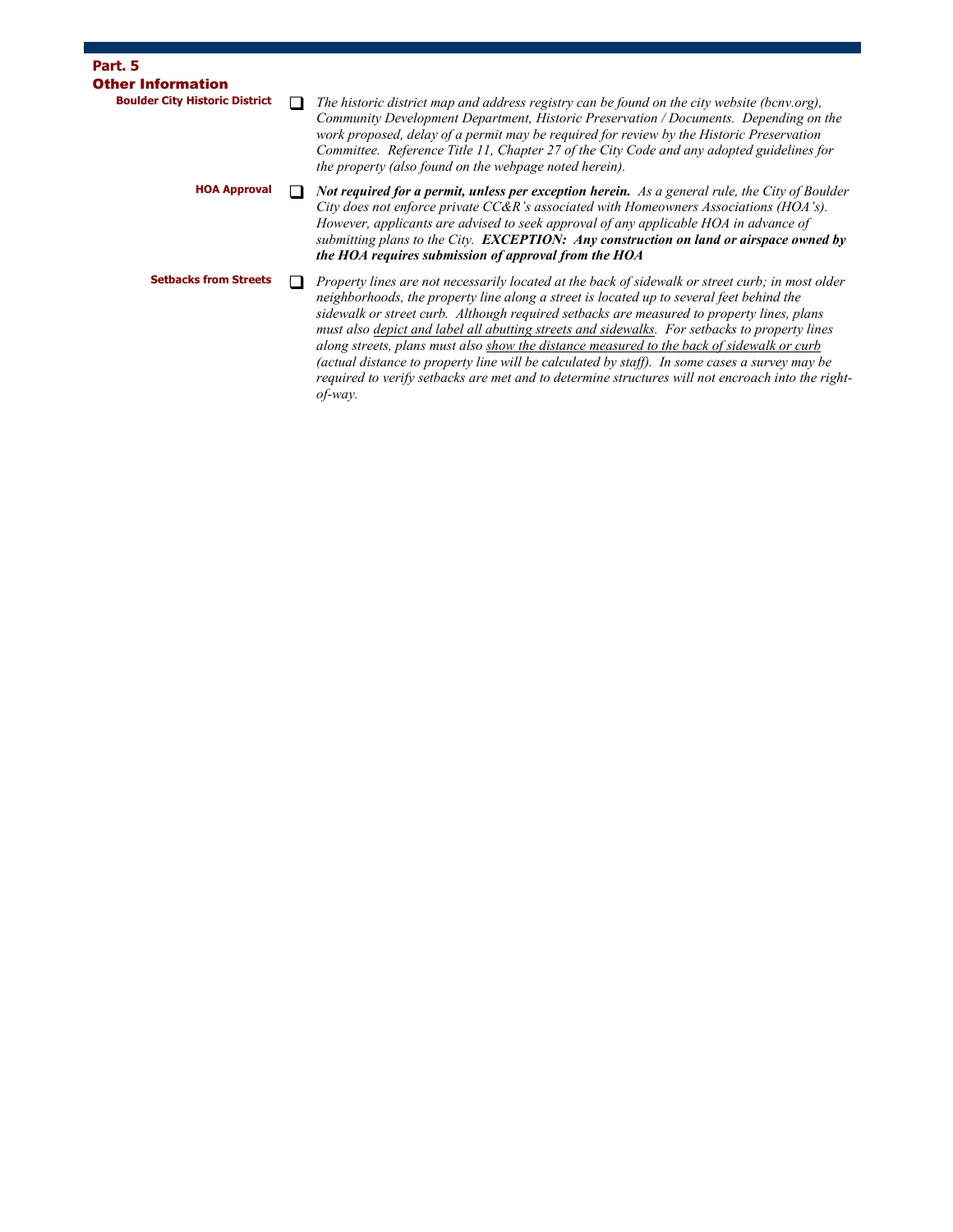

**Community Development Department Building and Safety Division** 401 California Avenue Boulder City, NV 89005 City of Boulder City<br>
Community Development Department<br> **Application For** 

## **Building Permit**

**Main Line:** (702) 293-9282 **Building and Safety Division Email:** buildingpermits@bcnv.org

**Inspection Scheduling Hotline:** (702) 293-9327 **Inspection Scheduling Email:** buildinginspections@bcnv.org

**Website:** www.bcnv.org/156/Community-Development

|                      | <b>Project and Property Ownership Information</b>                                                                                                                                                                                                   |                                        |                                                            |                                                                   |  |  |  |
|----------------------|-----------------------------------------------------------------------------------------------------------------------------------------------------------------------------------------------------------------------------------------------------|----------------------------------------|------------------------------------------------------------|-------------------------------------------------------------------|--|--|--|
|                      |                                                                                                                                                                                                                                                     | <b>Boulder City</b>                    | NV<br>89005                                                |                                                                   |  |  |  |
|                      | <b>Project Address</b>                                                                                                                                                                                                                              | City                                   | State Zip Code                                             | Parcel Number                                                     |  |  |  |
|                      | Project Type:                                                                                                                                                                                                                                       | Residential<br>Commercial / Industrial | Project Valuation: \$                                      |                                                                   |  |  |  |
|                      | Scope of Work:                                                                                                                                                                                                                                      |                                        |                                                            |                                                                   |  |  |  |
|                      |                                                                                                                                                                                                                                                     |                                        |                                                            |                                                                   |  |  |  |
| Section <sub>1</sub> |                                                                                                                                                                                                                                                     |                                        |                                                            |                                                                   |  |  |  |
|                      |                                                                                                                                                                                                                                                     |                                        |                                                            | Are you applying as an Owner / Builder? (Check one)               |  |  |  |
|                      | <b>Property Owner Name</b>                                                                                                                                                                                                                          |                                        | Yes                                                        | No                                                                |  |  |  |
|                      |                                                                                                                                                                                                                                                     |                                        |                                                            |                                                                   |  |  |  |
|                      | Address Where You Currently Reside (Owner / Builder ONLY)                                                                                                                                                                                           | City                                   |                                                            | <b>State</b><br>Zip Code                                          |  |  |  |
|                      |                                                                                                                                                                                                                                                     |                                        |                                                            |                                                                   |  |  |  |
|                      | Property Owner Phone Number                                                                                                                                                                                                                         |                                        | <b>Property Owner Email Address</b>                        |                                                                   |  |  |  |
|                      | <b>Permit Applicant Information</b>                                                                                                                                                                                                                 |                                        |                                                            |                                                                   |  |  |  |
|                      |                                                                                                                                                                                                                                                     |                                        |                                                            | Indicate Type of Contractor (Owner / Builder may select multiple) |  |  |  |
|                      | Company Name (if Owner / Builder, enter "O/B")                                                                                                                                                                                                      |                                        | General Contractor<br><b>Plumbing Contractor</b>           | Mechanical Contractor<br><b>Electrical Contractor</b>             |  |  |  |
|                      |                                                                                                                                                                                                                                                     |                                        |                                                            |                                                                   |  |  |  |
|                      | <b>Street Address</b>                                                                                                                                                                                                                               | City                                   |                                                            | Zip Code<br><b>State</b>                                          |  |  |  |
|                      |                                                                                                                                                                                                                                                     |                                        |                                                            |                                                                   |  |  |  |
| Section <sub>2</sub> | Company Email Address (required)                                                                                                                                                                                                                    | <b>Contact Person</b>                  |                                                            | <b>Phone Number</b>                                               |  |  |  |
|                      |                                                                                                                                                                                                                                                     |                                        |                                                            |                                                                   |  |  |  |
|                      | <b>BC Business License No.</b><br>State Contractor's License No.                                                                                                                                                                                    |                                        | Additional State Contractor's License Nos. (if applicable) |                                                                   |  |  |  |
|                      | Subcontractor Information (applicable only to General Contractors)                                                                                                                                                                                  |                                        |                                                            |                                                                   |  |  |  |
|                      |                                                                                                                                                                                                                                                     |                                        | <b>Staff Use Only</b>                                      |                                                                   |  |  |  |
|                      | Check all subs that apply to your project:<br>Mechanical                                                                                                                                                                                            |                                        | Subcontractor Registration Form received on                |                                                                   |  |  |  |
|                      | Plumbing                                                                                                                                                                                                                                            |                                        | Subcontractor Registration Form received on                |                                                                   |  |  |  |
|                      | Electrical                                                                                                                                                                                                                                          |                                        | Subcontractor Registration Form received on                |                                                                   |  |  |  |
|                      | <b>Signature of Applicant</b>                                                                                                                                                                                                                       |                                        |                                                            |                                                                   |  |  |  |
|                      | I hereby certify that the information provided above and as included with this application to be true and correct. All provisions of laws and                                                                                                       |                                        |                                                            |                                                                   |  |  |  |
| Section 3            | ordinances governing this type of work will be complied with whether specified or not. The granting of a permit does not presume to give<br>authority to violate or cancel the provisions of any other state or local laws regulating construction. |                                        |                                                            |                                                                   |  |  |  |
|                      |                                                                                                                                                                                                                                                     |                                        |                                                            |                                                                   |  |  |  |
|                      | <b>Applicant Signature</b>                                                                                                                                                                                                                          | Applicant Name (please print)          |                                                            | Date                                                              |  |  |  |
|                      |                                                                                                                                                                                                                                                     |                                        |                                                            |                                                                   |  |  |  |